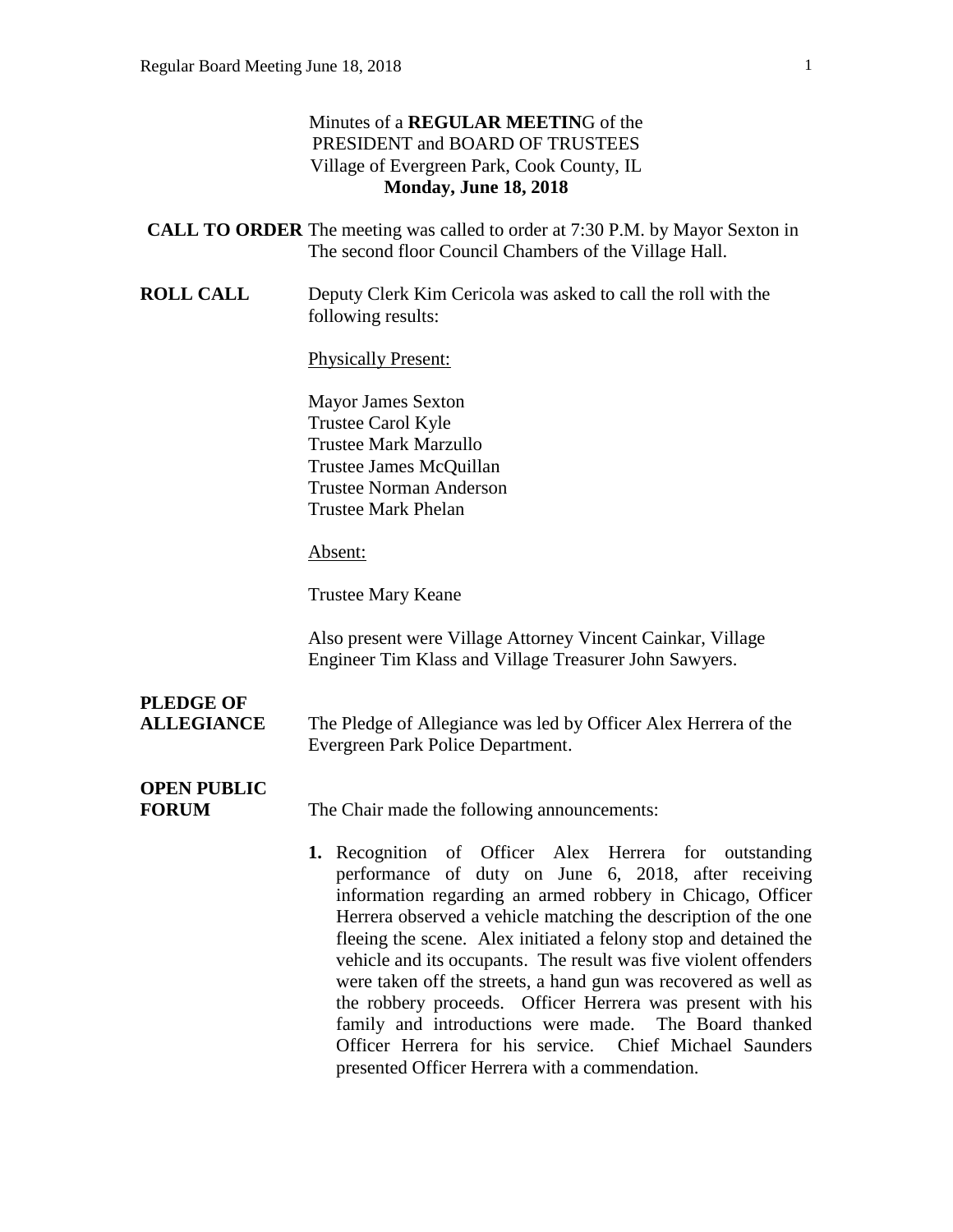- **2.** Thank you letter from the Dorothy Novotny and Virginia Wrobel of the Senior Citizen Council for all the assistance put into the Memories to Go Event which was a huge success.
- **3.** Thank you to Gavin Yeaman and "Team Bender" for all their hard work put into the playground at Duffy Park.
- **4.** Nicor Gas Contractors will be starting Phase 3 of the Main & Service replacements in the area  $91<sup>st</sup>$  to  $95<sup>th</sup>$  Streets between Central Park and Pulaski. United Meters will be marking gas meter locations starting June 25. The pipe installation will start July 9, 2018.
- **5.** Thanks to all for another very successful Senior Health Fair at the Fire Department.
- **6.** The Driving Range at the 50 acre park is open. Summer hours 10:00 a.m. to 8 p.m., open 7 days a week, weather permitting.
- **7.** The Farmers' Market is open every Thursday at Yukich Field from 7 a.m. to 1 p.m. and will continue through October 25, 2018.
- **8.** Summer Movies in the Park event, co-sponsored by the Evergreen Park Stallions, will be held on Friday, June 22, 2018 – 9:00 p.m. at the 50 acre park  $91<sup>st</sup>$  & Rockwell. Featured movie is *A League of Their Own*. The event is subject to cancellation if weather is inclement.
- **9.**  $30<sup>th</sup>$  Annual Day in the Park, Saturday, June 30, 2018, 11:30 a.m. – 9:00 p.m. This event will be held at Yukich Field this year due to the construction of the new community center.
- 10. 50<sup>th</sup>Annual Independence Day Parade, Tuesday, July 3, 2018 at 6:30 p.m., Fireworks at dusk on July 3, 2018 at Duffy Park 92nd and Millard. – Rain date *for fireworks only* on Friday, July 6, 2018.
- **OPEN PUBLIC** Trustee Kyle thanked Gavin Yeaman for his help in obtaining recycling containers for bottles and cans only at the Boy's Club ball park. Two more sites will have the same type of container at a later date; Norris Field and Yukich field.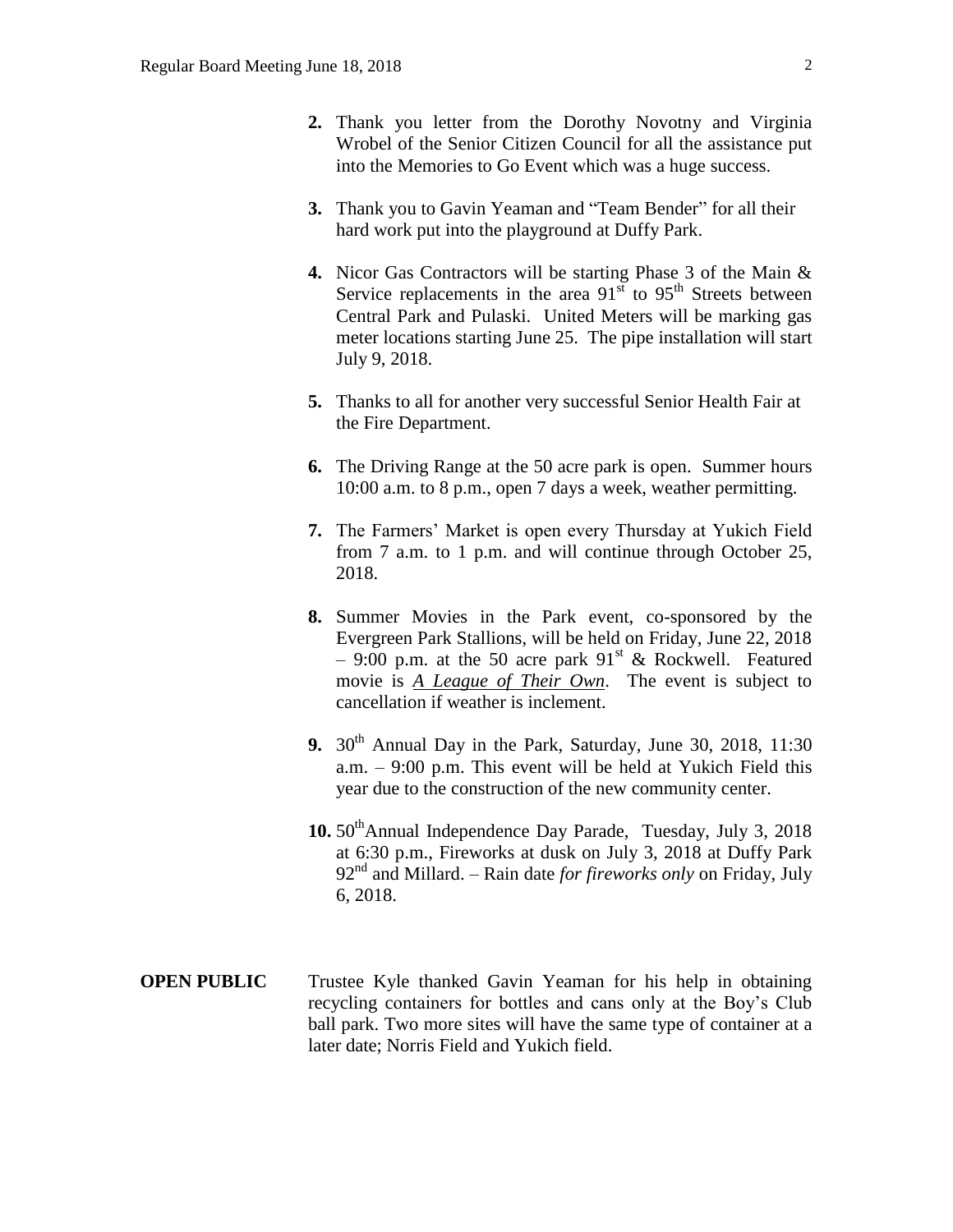Mrs. Watkins expressed her appreciation to the Board for all that they do on a daily basis.

# **REGULAR**

**AGENDA** Motion by Trustee Phelan, second by Trustee Kyle, to waive the reading of the minutes of the June 4, 2018 Regular Meeting of the President and Board of Trustees and approved as presented was passed by unanimous voice vote and so ordered by the Chair.

## **RESOLUTION**

**NO. 16-2018** Motion by Trustee Marzullo second by Trustee McQuillan to approve **Resolution NO. 16-2018** with expenditures of the General Corporate Fund of \$ 213,076.00 and the Water Management Fund in the amount of \$ 199,279.98 and the 95TH Street TIF Fund \$ 475.00 and the Capital Improvement Fund, \$ 201,328.08 and the Street Bond Fund \$ 50,080.00 for a total of \$ 664,239.06. Motion by Trustee Marzullo, seconded by Trustee McQuillan to approve Resolution 16-2018. Upon roll call, voting YES: Trustees Kyle, Marzullo, McQuillan, Anderson and Phelan; voting NO: NONE. The motion was passed and so ordered by the Chair.

#### **VILLAGE TREASURER'S REPORT**

Motion by Trustee McQuillan second by Trustee Anderson to approve the Village Treasurer's report for **May 2018** for information and file in the amount of \$ 5,473,392.85 in the General Fund and \$ 4,299,874.86 in the Sewer and Water Fund. The motion was passed by unanimous voice vote and so ordered by the Chair.

#### **BUSINESS**

**CERTIFICATES** Motion by Trustee Phelan second by Trustee Kyle to accept the application for Business Regulation Certificate for **Kidanu Birhanu, M.D., S.C.** to conduct a general medical practice located at  $2955$  W  $95<sup>th</sup>$  Street. Upon roll call voting YES: Trustees Marzullo, McQuillan, Anderson, Phelan and Kyle; voting NO: NONE. The motion was passed and so ordered by the Chair.

## **ORDINANCE**

**NO. 15-2018** Motion by Trustee Kyle second by Trustee Phelan to approve **ORDINANCE NO. 15-2018, "AN ORDINANCE OF THE VILLAGE OF EVERGREEN PARK REPEALING SECTION 12-215, CROSS DRESSING BY MALES, OF CHAPTER 12,**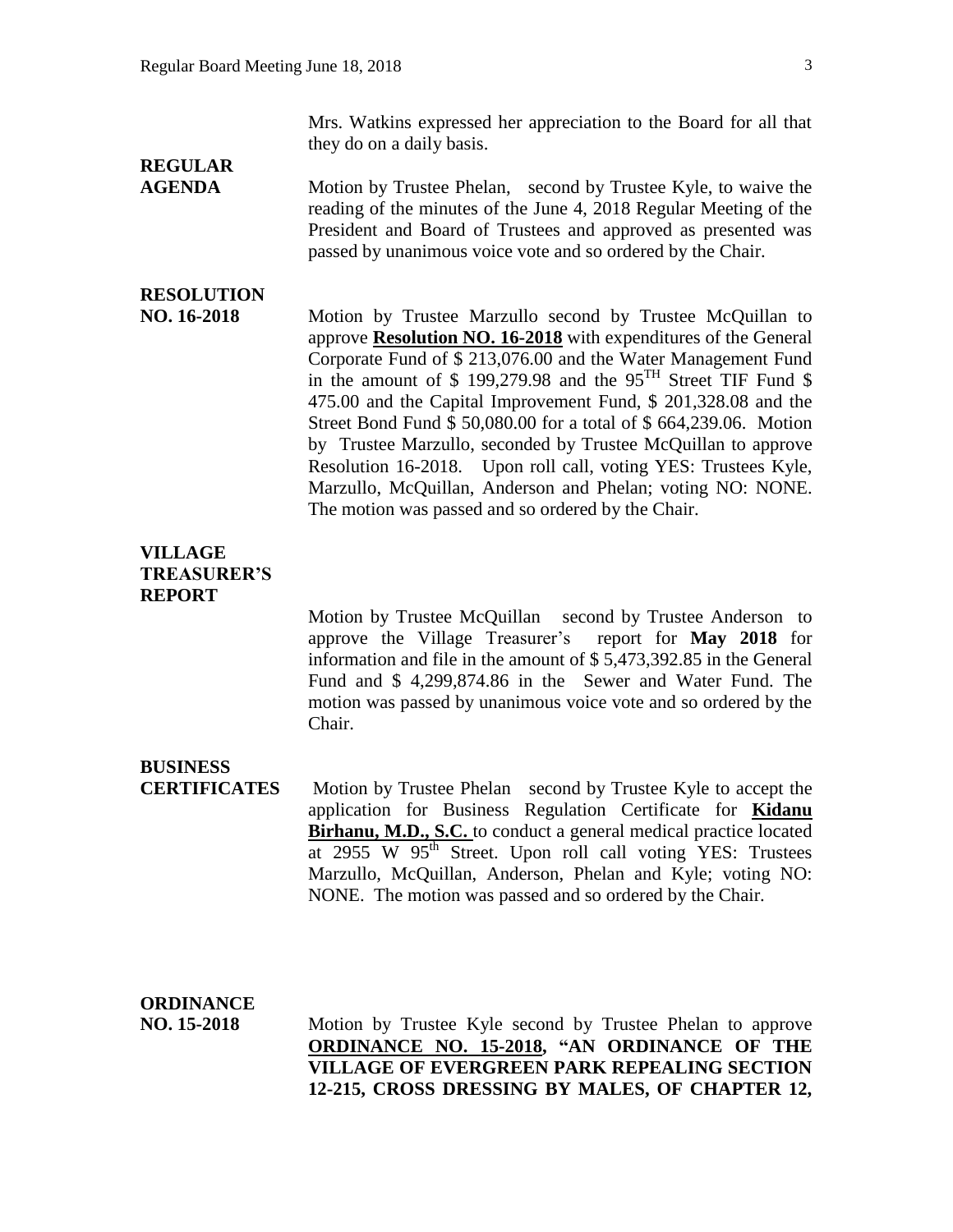**PROVISIONS AND OFFENSES, OF THE EVERGREEN**  PARK MUNICIPAL CODE." Upon roll call voting YES: Trustees McQuillan, Anderson, Phelan, Kyle, and Marzullo; voting NO: NONE. The motion was passed and so ordered by the Chair.

## **CHANGE BOARD MEETING FOR**

**JULY & AUGUST** Motion by Trustee Phelan second by Trustee Anderson to approve the request to cancel the first Board Meetings in July and August 2018 (July 2, 2018 and August 6, 2018) due to the parade and a charitable event the Chair needs to attend. Upon roll call voting YES: Trustees, Anderson, Phelan, Kyle, Marzullo, and McQuillan; voting NO: NONE. The motion was passed and so ordered by the Chair.

# **STOP SIGN**

**REQUEST** The Chair reported that at the last Board Meeting, Ms. Jean Oakes presented a petition for stop signs for the 9700 blocks of Sacramento and Richmond. Chief Michael Saunders and Sgt. David Linn went to the area to review the activity; extensive patrols were assigned and many tickets and warnings were issued. The Chair pre-approved the stop signs out of concern for safety.

> Upon a motion by Trustee Kyle, second by Trustee McQuillan to approve the request for stop signs at the 9700 blocks of Richmond and Sacramento. Upon roll call voting YES: Trustees Phelan, Kyle, Marzullo, McQuillan and Anderson; voting NO: None. The motion was passed and so ordered by the Chair.

### **REQUEST FROM DR. POWELL –**

**ALLEY CLOSURE** The Chair reported that although a request has not yet been received from Dr. Powell to close off the alleyway behind 3860 W  $95<sup>th</sup>$  Street on July 3, 2018 for the 4<sup>th</sup> of July Parade, he seeks the Board to approve pending the official request to be presented. Upon a motion by Trustee Kyle, second by Trustee Marzullo to approve the request to close the alleyway behind  $3860 \text{ W}$ .  $95^{\text{th}}$ Street on Tuesday, July 3, 2018 from  $4:00 - 11:00$  p.m. Upon roll call voting YES: Trustees Kyle, Marzullo, McQuillan, Anderson and Phelan; voting NO: None. The motion was passed and so ordered by the Chair.

#### **PROCLAMATION**

**HONOR GUARD** Motion by Trustee Kyle, second by Trustee McQuillan to proclaim Sunday, July 1, 2018 as Honor Guard Day. Upon roll call voting YES: Trustees Marzullo, McQuillan, Anderson, Phelan and Kyle; voting NO: None. The motion was passed and so ordered.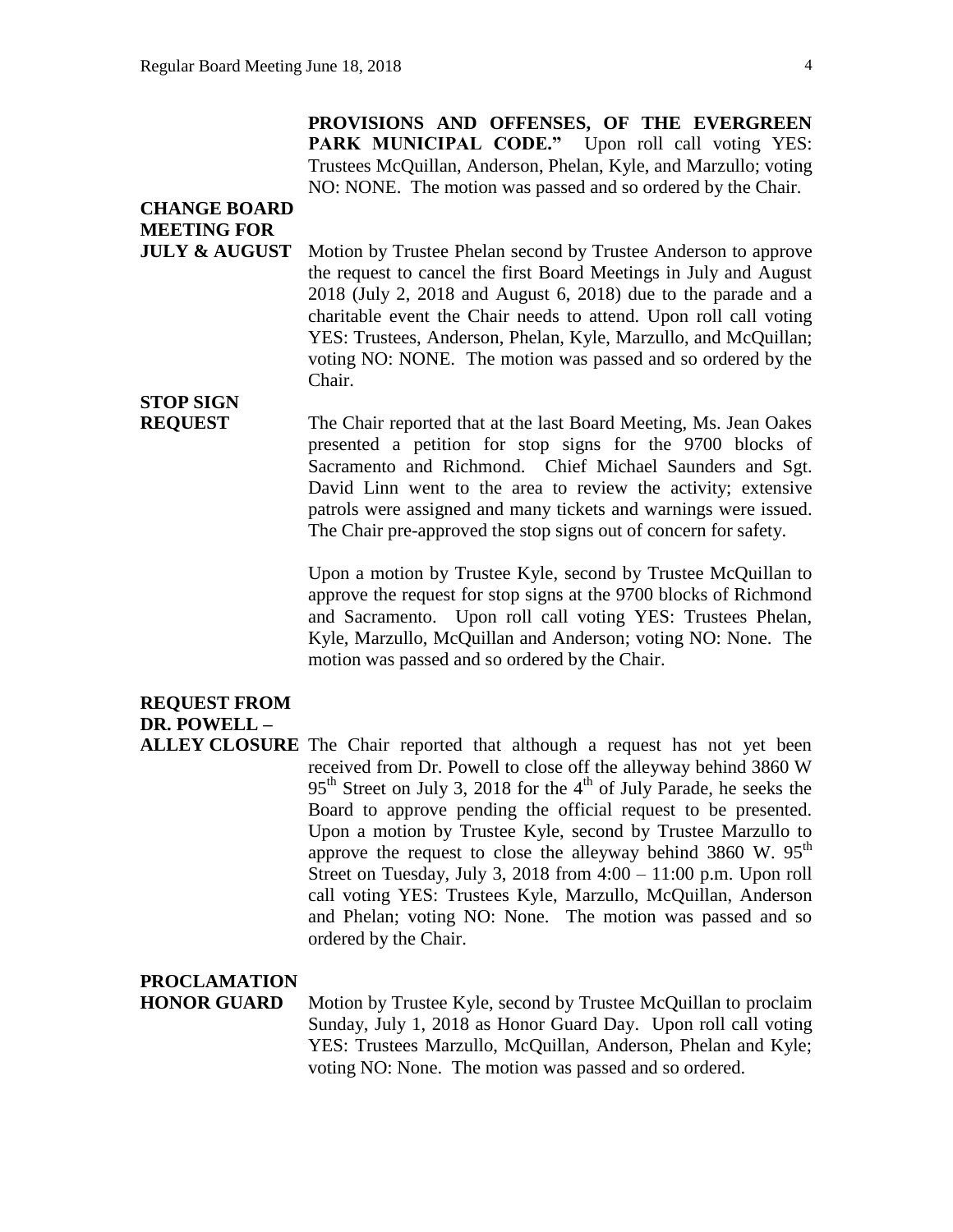### **MHR REQUEST**

**RAIDER RUN** Motion by Trustee Phelan, second by Trustee Anderson to approve a request from Most Holy Redeemer for the annual Raider Run on Thursday, September 13, 2018 at 6:00 p.m. Upon roll call voting YES: Trustees McQuillan, Anderson, Phelan, Kyle and Marzullo; voting NO: None. The motion was passed and so ordered.

#### **EPCHS HOMECOMING**

**PARADE** Motion by Trustee Anderson, second by Trustee Kyle to approve the request from the Evergreen Park Community High School for a Homecoming Parade on Friday, September 14, 2018. Upon roll call voting YES: Trustees Anderson, Phelan, Kyle, Marzullo and McQuillan; voting NO: None. The motion was passed and so ordered.

## **ENGINEERS**

**REPORT** Village Engineer Tim Klass reported that the 91<sup>st</sup> Street Sidewalk project is still in the works and completion is now estimated for 2019. The Chair expressed his concern that this project started in 2015 and 4 years seemed as an excessive amount of time for completion. Tim Klass stated portions of the project will be paid with Federal money and he is also applying for a grant to pay for the crossing at the railroad right of way.

## **ATTORNEY'S**

**REPORT** Village Attorney Vince Cainkar had no report.

**BIDS** Motion by Trustee Kyle second by Trustee Marzullo to approve the request from PW Director Lorenz to solicit bids to pave alleys between Fairfield and Washtenaw at 87<sup>th</sup> Street and between Homan and Turner at  $95<sup>th</sup>$  Street. The Chair noted that this is a budgeted item. Upon roll call voting YES: Trustees Phelan, Kyle, Marzullo, McQuillan and Anderson; voting NO: None. The motion was passed and so ordered.

**MISC.** The Chair noted a payout of \$ 8,360.00 to Craig Podalak Architects for architectural services for the Community Center Project; payout of \$91,243.80 to Henry Brothers for the Community Center Project. INFORMATION ONLY NO VOTE REQUIRED.

> The Chair presented a Change Order #5 in the amount of \$36,629.28 for the Community Center Project from Henry Brothers which was for the excavation of bad (soft) soil and installation of 3" rock to ensure the ground is solid for foundation.